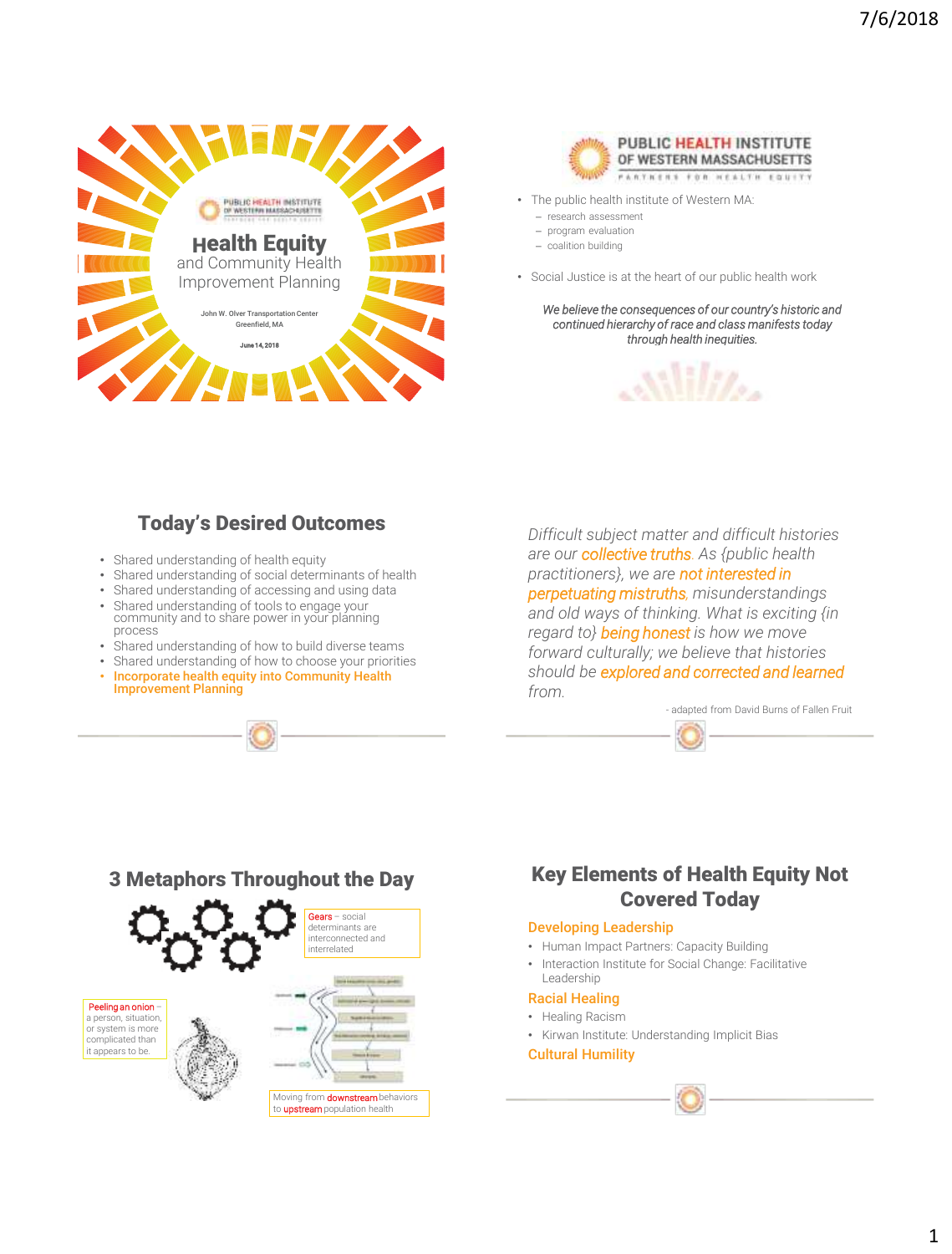## Health Equity and Social Determinants of Health







### A Health Equity Framework



## How Our Health is Determined



County Health Rankings & Roadmaps

Health Factors -14 Counties



County Health Rankings & Roadmaps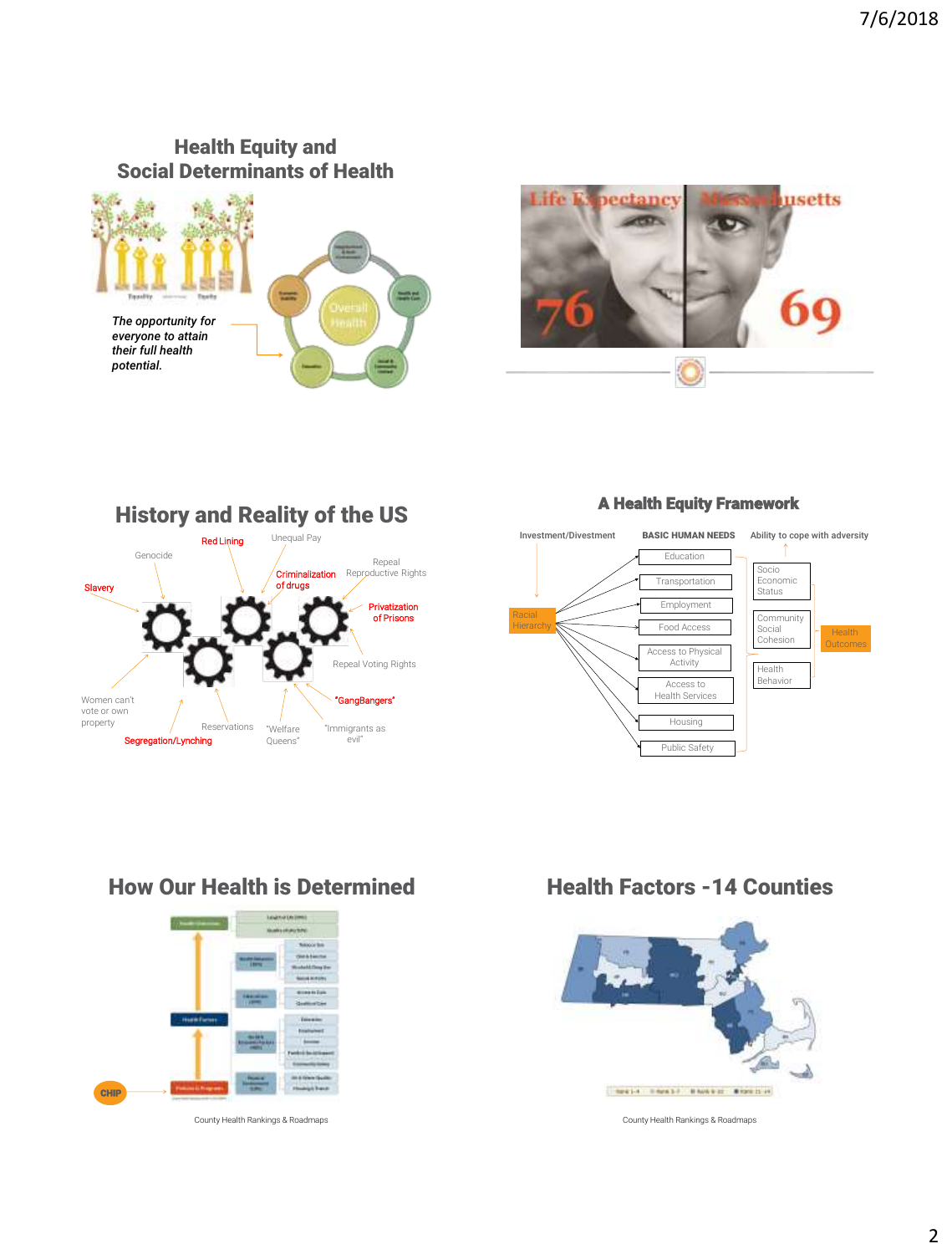## Health Outcomes – 14 Counties



Peeling Back the Onion

*How our history plays out today with regard to social determinants and health outcomes. One child's story …*



Using Data to Identify Health Inequities



## Data Can Help Us Understand Health Inequities

- Ask the questions peel the onion
- Use data to answer the questions – *Are groups impacted differently?*
	- *What actions can we take to address health inequities?*



United Health Foundation. 2017. "America's Health Rankings"

# What Does the Data Tell Us?

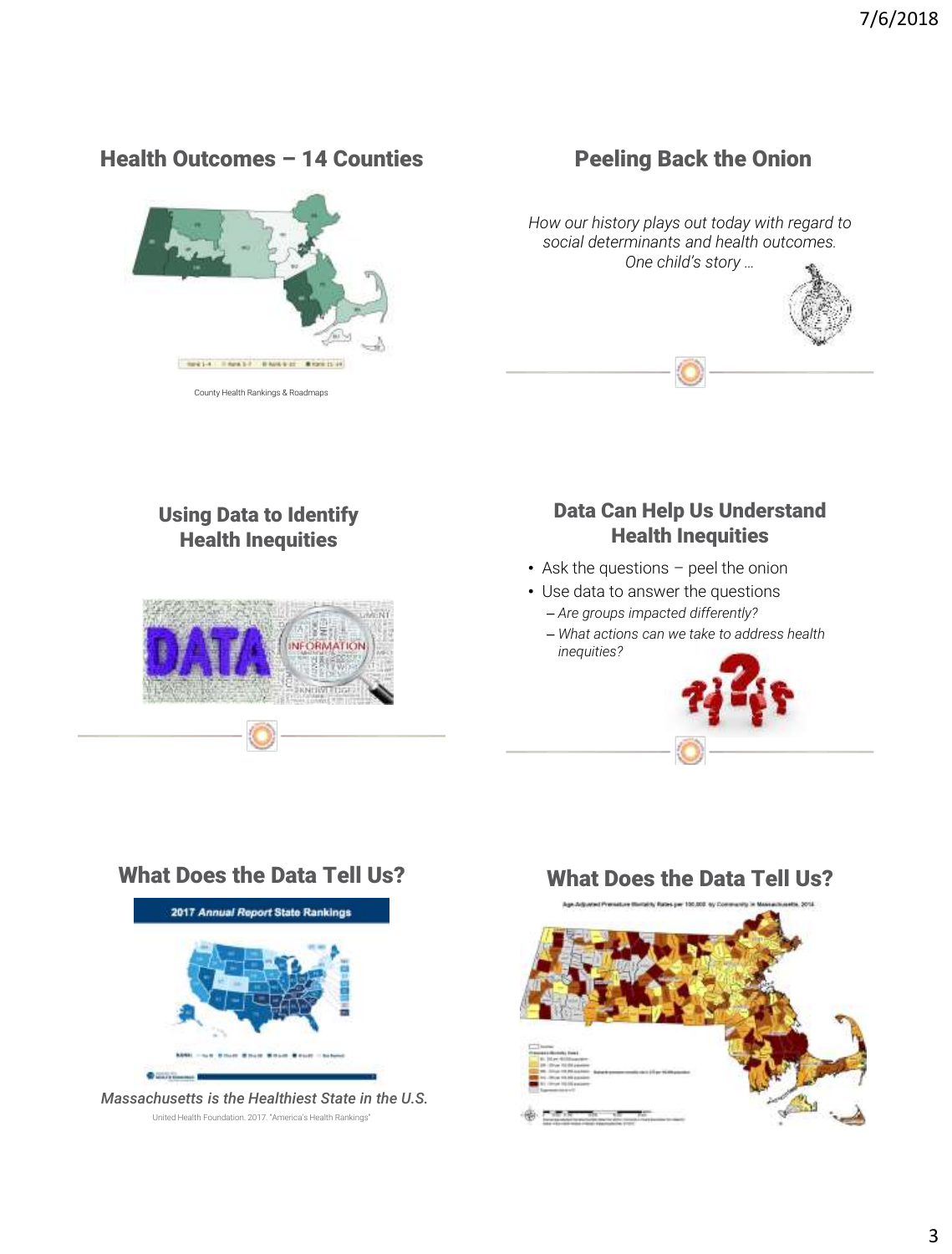## What Does the Data Tell Us?



MDPH. Massachusetts State Health Assessment, 2017.

# What Does the Data Tell Us? ∢



CDC. 500 Cities Project. Model-based estimates for obesity and no leisure-time physical activity among adults aged >=18 years – 2015 ; Community Commons, U.S. Census 2010

## What Types of Data Can We Use to Answer our Questions?

- Existing data
- Collect new data assessment method examples
	- *Qualitative methods*
		- o Key informant or stakeholder interviews
		- o Focus groups o Windshield and Walking Surveys and Audits
		- o SWOC (strengths, weaknesses, opportunities, challenges)
		- o PhotoVoice
	- *Quantitative methods*
		- o Surveys
	- o Pedestrian/bike/traffic counts *Qualitative and/or quantitative* o Community forums/town hall meetings
		- o Asset mapping



## Data through a Health Equity Lens

- Disaggregate data to examine differences
- May need different types of data quantitative & qualitative
- Look at health, SDOH and geographic differences
- Involve community in your data assessment process
	- Design
	- Data collection
	- Interpretation
	- Reporting out
- Use participatory approaches your assessment itself can help foster health equity!



#### Resident Walk Audits

## Choosing Assessment Methods

| <b>Considerations</b> | <b>Ouestions</b>                                                                                                                                                                                |
|-----------------------|-------------------------------------------------------------------------------------------------------------------------------------------------------------------------------------------------|
| Time                  | How much time do you have to conduct the activity?<br>٠<br>Some tools require much more preparation and<br>development                                                                          |
| Resources             | What will using the tool require in terms of people to<br>٠<br>facilitate/carry out the activity?<br>How much will it cost?<br>٠<br>What other material or human resources might you need?<br>٠ |
| Expertise             | Does the tool require expertise in the area?<br>٠<br>Is there an opportunity to be trained on using the tool?<br>۰                                                                              |
| Output                | What type of data will it provide?<br>۰<br>Will this be helpful toward answering your questions?<br>۰                                                                                           |
| Population            | How many people do you want to reach/gather<br>٠<br>information from                                                                                                                            |
| Geography             | What is the geographic area you want to cover? (e.g., a<br>٠<br>community? neighborhood? streets/blocks surrounding<br>specific housing?)                                                       |
|                       | <b>CONTRACTOR</b>                                                                                                                                                                               |

۸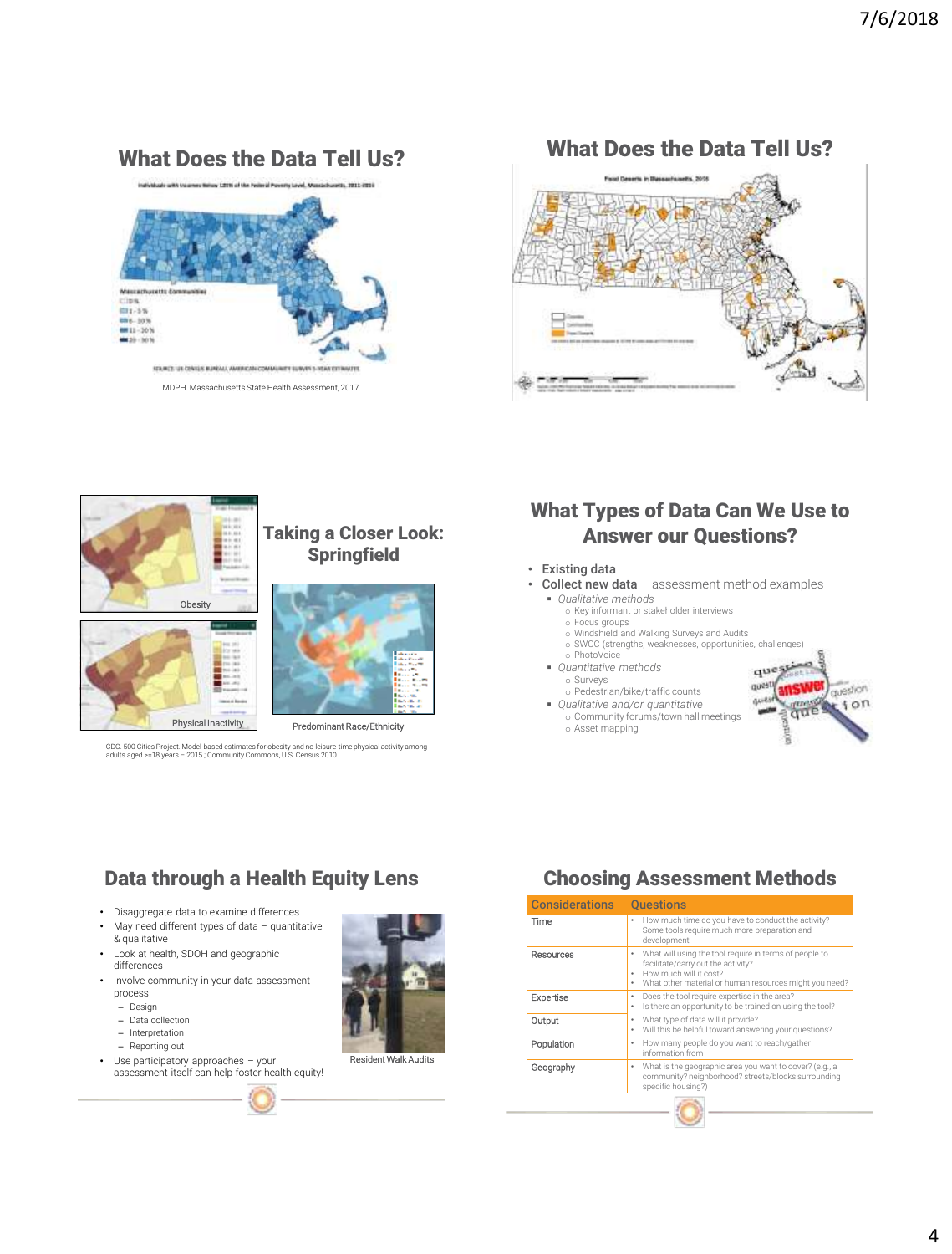## DATA IN ACTION: Springfield Youth Mental Health



## DATA IN ACTION: Using Data to Identify Health Inequities in Franklin County and the North Quabbin Region

Communities That Care Coalition



# Our Vision and Mission

The Communities That Care Coalition's **vision** is that Franklin County and the North Quabbin Region be a place where young people are able to reach their full potential and thrive with ongoing and coordinated support from schools, families, and the community.

The Communities That Care Coalition's **mission** is to bring together schools, families, youth, and the community to promote protective factors, reduce risk factors, prevent substance use and other risky behaviors, and increase healthy eating and active living to improve young people's ability to reach their full potential and thrive.

.

# Coalition Structure



# Youth Risk Behavior Survey

- CDC survey, 1991-present on national and state levels
- Among topics covered:
	- tobacco, alcohol and other drug use
	- sexual behaviors that might lead to unintended pregnancy or sexually transmitted disease
	- dietary behaviors & physical activity
	- behaviors associated with intentional or unintentional injuries
	- mental health, including depression & suicidality

## Health disparities evident in our local data

- We looked at contrasts along three dimensions:
	- Race and ethnicity
	- Income
	- Sexual orientation
- We found disparities across the board, notably:
	- **Victimization**
	- **Mental Health**
	- **Unstable situations at home**
	- **Early exposure to risk**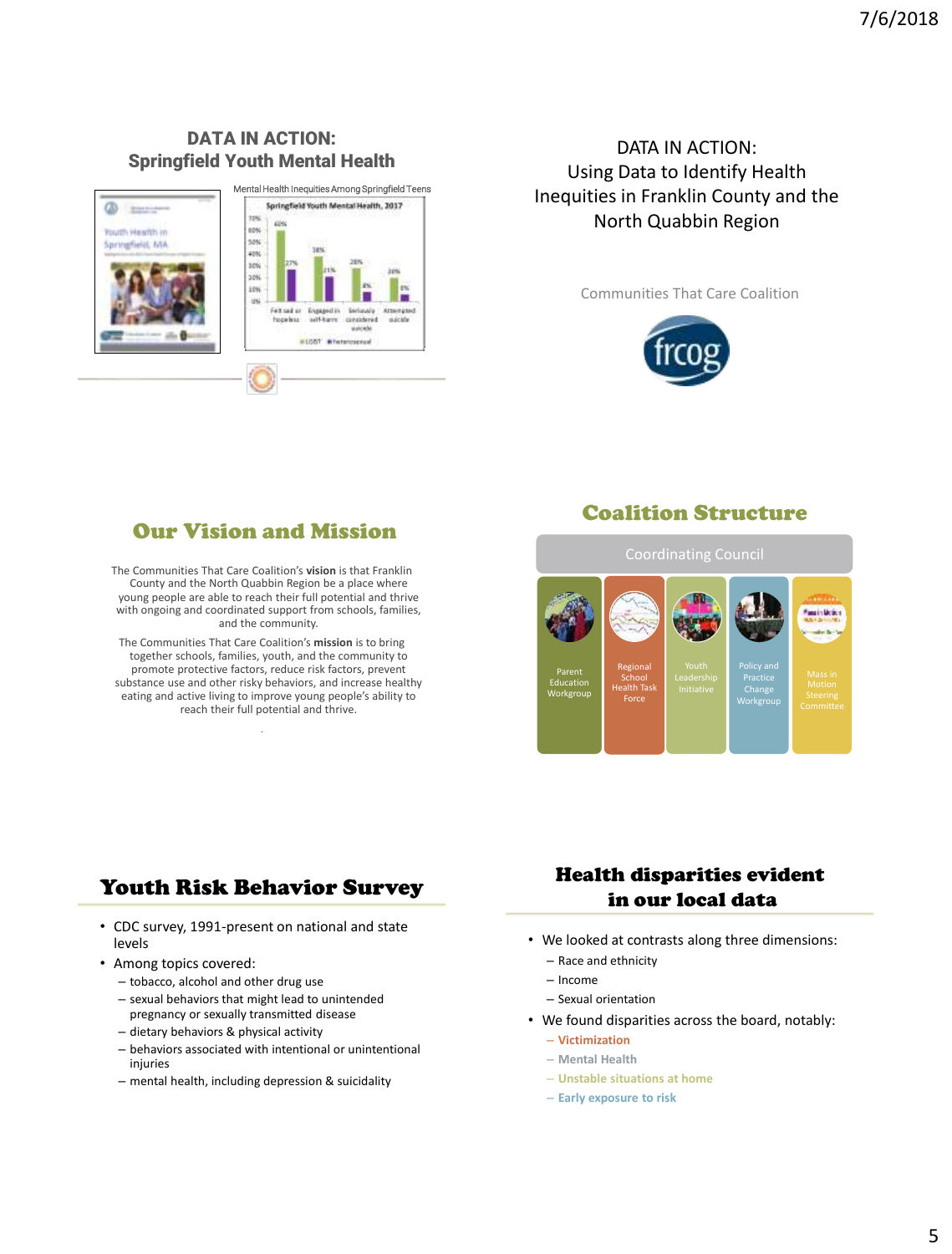# Health disparities: **victimization**



FC/NQ YRBS 2016, 8<sup>th</sup>, 10<sup>th</sup> and 12<sup>th</sup> grades combined and weighted to reflect enrollments

## Health disparities: **mental health**

Health disparities evident in our local data



FC/NQ YRBS 2016, 8<sup>th,</sup> 10<sup>th</sup> and 12<sup>th</sup> grades combined and weighted to reflect enrollments

#### Health disparities: **unstable situation at home**

Have a parent in jail or prison now or in the past



FC/NQ YRBS 2016, 8<sup>th</sup>, 10<sup>th</sup> and 12<sup>th</sup> grades combined and weighted to reflect enrollments

### Health disparities: **Early exposure to risk**





FC/NQ YRBS 2016, 8th, 10th and 12th grades combined and weighted to reflect enrollments

## Initial Coalition Responses to Data

- Focused our data release and spring Coalition meeting on health equity.
- Added a coalition goal on health equity
- Coordinating Council held a racial justice retreat and began working with a consultant to work racial justice into our work
- To diversify membership, the Parent Ed Workgroup moved its meeting place from CSO to Oak Courts, and has renewed its energy with the participation of several Oak Courts residents.
- Developed a "TED Talk" on health equity and posted on YouTube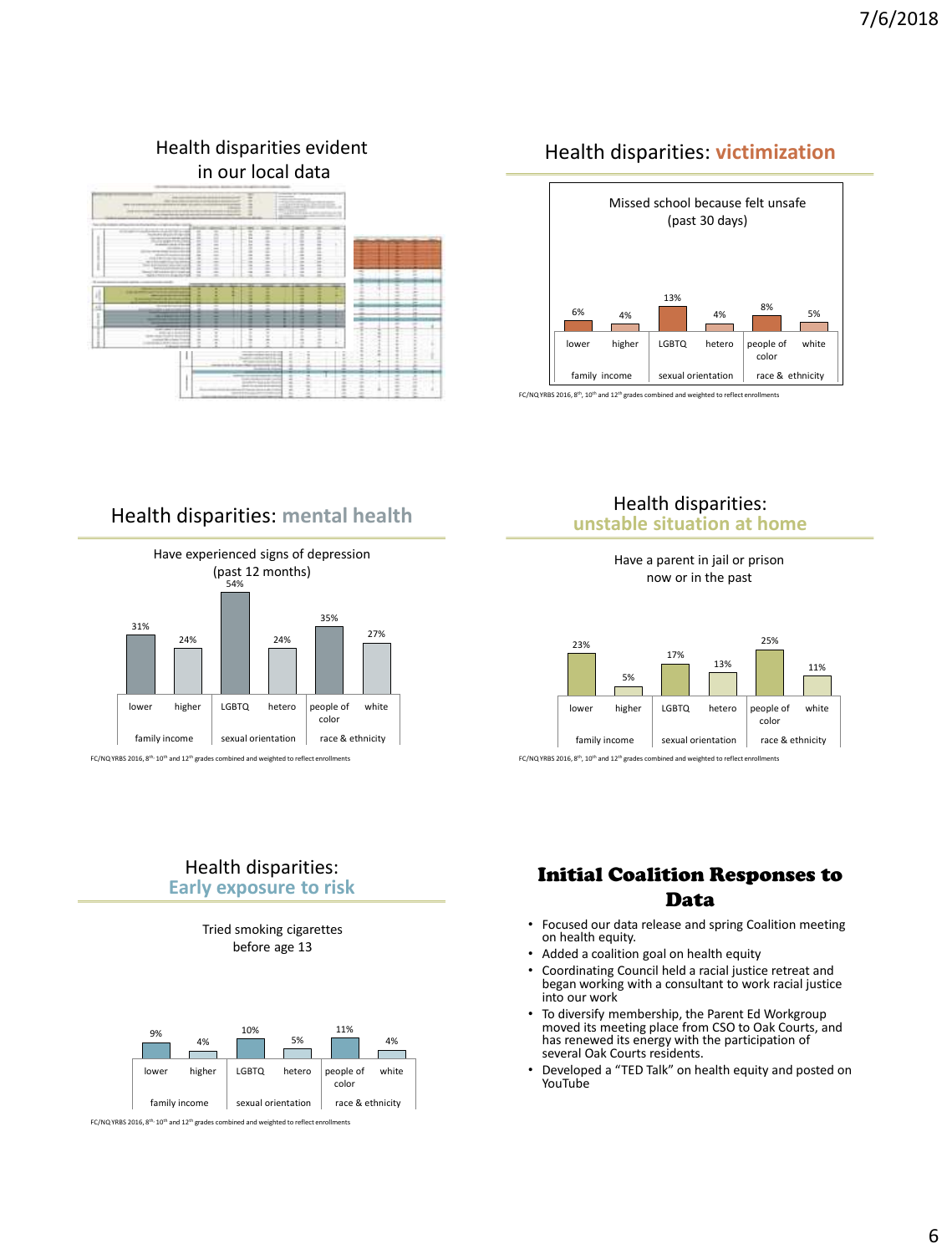## Resources

- The 2016 data :<br> htt<u>ps://docs.google.com/viewer?a=v&pid=sites&srcid=ZGVmYXVsdGRvbWFpbnxjd</u><br><u>[GNub3RlbXBsYXRlfGd4OjdkZTdmNWNlMDE3OWE5OA](https://docs.google.com/viewer?a=v&pid=sites&srcid=ZGVmYXVsdGRvbWFpbnxjdGNub3RlbXBsYXRlfGd4OjdkZTdmNWNlMDE3OWE5OA)</u>
- The data release for 2016 focused on health equity. CTC held a press conference. GCTV video here: <http://gctv.org/videos/teen-health-survey-results-2016>
- YouTube link to "TED TALK" <https://www.youtube.com/watch?v=PnV2FbZB8sY>
- The Spring 2017 full coalition meeting was entirely dedicated to health equity:<br> $-$  slides: https://docs.google.com/viewer?a=v&pid=sites&srcid=7GVmYXVsdGRvhWEphoxidGNi – slides: [https://docs.google.com/viewer?a=v&pid=sites&srcid=ZGVmYXVsdGRvbWFpbnxjdGNu](https://docs.google.com/viewer?a=v&pid=sites&srcid=ZGVmYXVsdGRvbWFpbnxjdGNub3RlbXBsYXRlfGd4OjVjZWE0Yjc3ODM3MTU3NTE) [b3RlbXBsYXRlfGd4OjVjZWE0Yjc3ODM3MTU3NTE](https://docs.google.com/viewer?a=v&pid=sites&srcid=ZGVmYXVsdGRvbWFpbnxjdGNub3RlbXBsYXRlfGd4OjVjZWE0Yjc3ODM3MTU3NTE) )
	- videos (Unnatural Causes [https://unnaturalcauses.org/about\\_the\\_series.php](https://unnaturalcauses.org/about_the_series.php) , Dr. Camara Jones<https://www.youtube.com/watch?reload=9&v=GNhcY6fTyBM> )

Jeanette Voas, Evaluation Coordinator Partnership for Youth, Franklin Regional Council of Governments oas@frcog.org 413-774-3167 ext 122

## Health Equity Assessment Matrix

| <b>Oualitative Assessment</b><br>Tool    | How have you used these<br>methods in the past? If<br>not. do you need to? | Adding on a health equity<br>framework $-$ how would you<br>do it in the future? |
|------------------------------------------|----------------------------------------------------------------------------|----------------------------------------------------------------------------------|
| Focus Groups                             |                                                                            |                                                                                  |
| Key Informant<br>Interviews              |                                                                            |                                                                                  |
| Windshield and Walking<br>Surveys/Audits |                                                                            |                                                                                  |
| PhotoVoice                               |                                                                            |                                                                                  |
| Community Forums                         |                                                                            |                                                                                  |
| Asset mapping                            |                                                                            |                                                                                  |

## Shared Power/Community Engagement



## Why Shared Power?

"Any serious effort to reduce health inequities will involve changing the distribution of power within society and global regions, empowering individuals and groups to represent strongly and effectively their needs and interests and, in so doing, to challenge and change the unfair and steeply graded distribution of social resources (the conditions for health) to which all, as citizens, have claims and rights."

> -- Final Report of the WHO Commission on Social Determinants of Health





## Community Partnerships & Data In Action



## Community Partnerships & Data In Action

Springfield Age Friendly City InitiativeLiveWell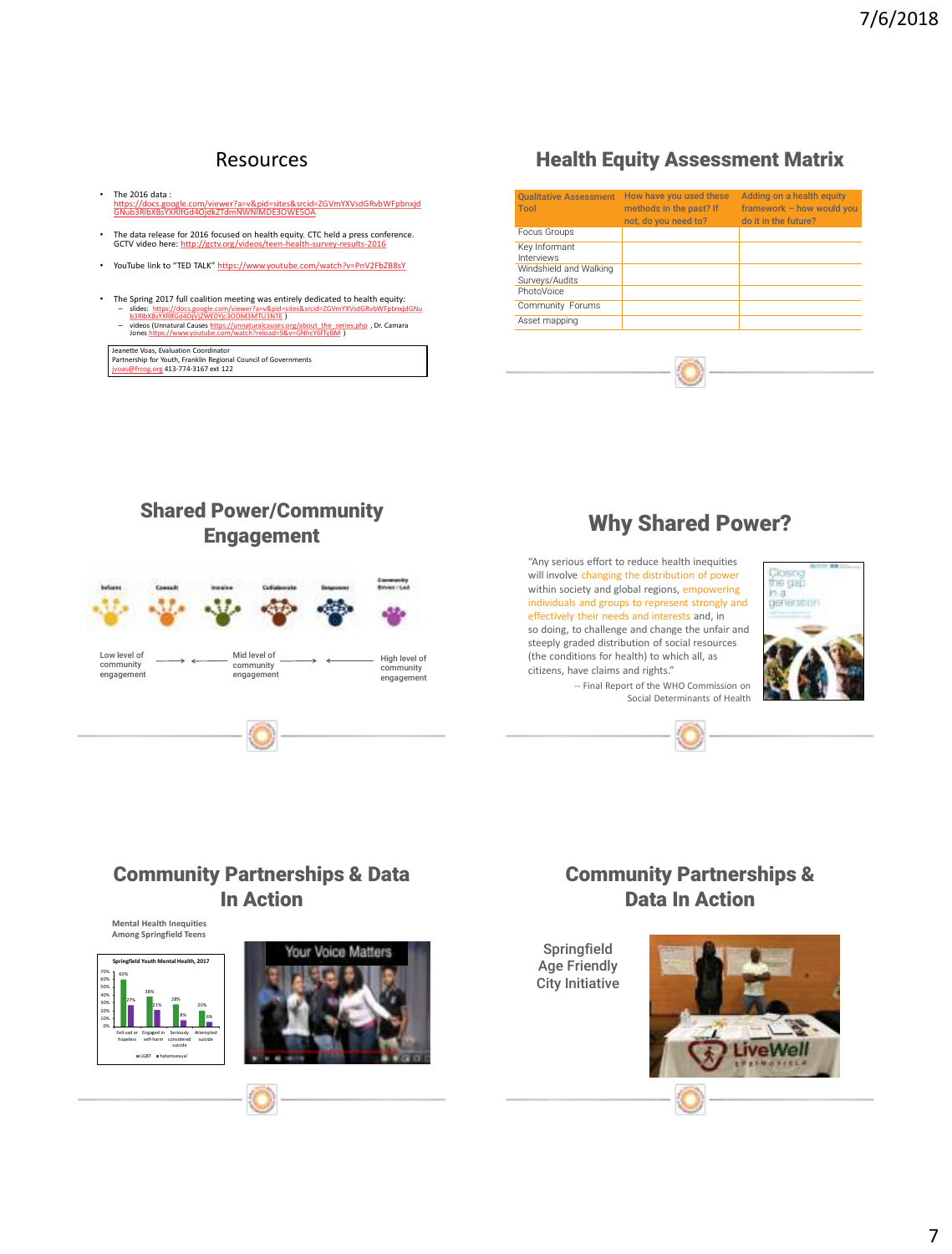# Building a Collaborative Process **Everyday Democracy**



Equity - fairness or a state where ethnic identity, culture, class, gender, sexual orientation, age, etc. are not indicators of one's life opportunities in any measureable or disparate way.



Processes that are using a health equity lens require that decisions must be informed and shared by the very people whose lives will be impacted.



## Stakeholder Analysis Through an EQUITY LENS

- 1. WHO ARE THE GROUPS affected by the CHIP decision making process you are establishing?
- 2. WHAT GROUPS are likely to be impacted by CHIP recommendations (i.e., practice, policy, decision or law)?
- 3. ARE THE GROUPS affected by CHIP decisions at the table, represented equitably and possess voice?

*DEPENDING ON the above answers, what changes need to happen to ensure equity in the "who" at the table making decisions about practice, policy, decision or law?*

Stakeholder Analysis

- IDENTIFY BLOCKERS...individuals who are gatekeepers, they have the power to defeat or advance the project. They do not need to be in the room, but they are in your plan
- IDENTIFY THE CHAMPIONS …individuals that are ready and willing to sponsor a working group, and serve as the "facilitative leader" of the effort.
- IDENTIFY ALLIES AND PARTNERS …where are they placed along the continuum: constant communication only, essential for collaborative work, and a must in collaborative strategies for change.



# Collaborative Leadership Teams Need to Balance:



# Our Biggest Threat …Ourselves…

- Turf issues/competition
- Process vs. product
- Conflicts of interest
- Disputes over resource allocation
- Not adapting to environment changes
- Weak leadership
- Need for Capacity Building of leadership
- Ongoing commitment to equity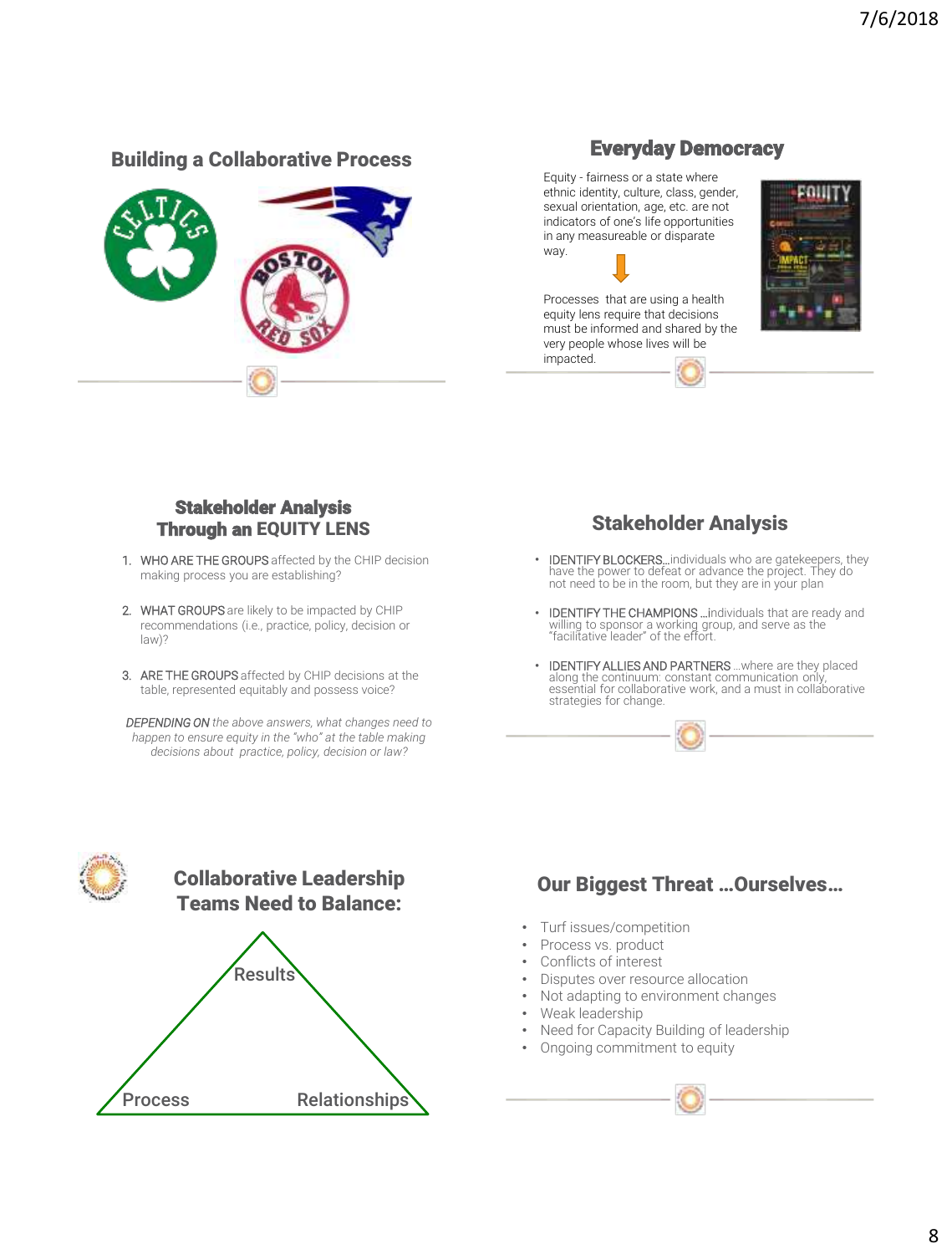

Stakeholder Analysis Matrix



## Unlocking a Process for Priority Setting for Health Equity

|              | THE SPECTRUM OF PREVENTION                     |
|--------------|------------------------------------------------|
| <b>BIG P</b> | Inflaming Policy and Legislation               |
| Little p     | <b>Cheristra Geganizational Processo</b>       |
|              | <b>Factoring Coultinue and Nationals</b>       |
|              | Educating Providers                            |
|              | <b>Promoting Community Education</b>           |
|              | Strangthening tedicident Spaniships and Skills |

Prevention Institute

Upstream…. Downstream



## Countering the Production of Inequities: Built Environment

AutoMassical De A New Art of A House Any extern (Which & A Levi Uni & Management

Prevention Institute

Transportation

Countering the Production of Inequities BIG P… little p



Big P's are legislated public policies like water fluoridation, affordable housing, and Tobacco 21. Little p's are practices and policies within an organization like smokefree environments, mandated trainings and budget allocations.